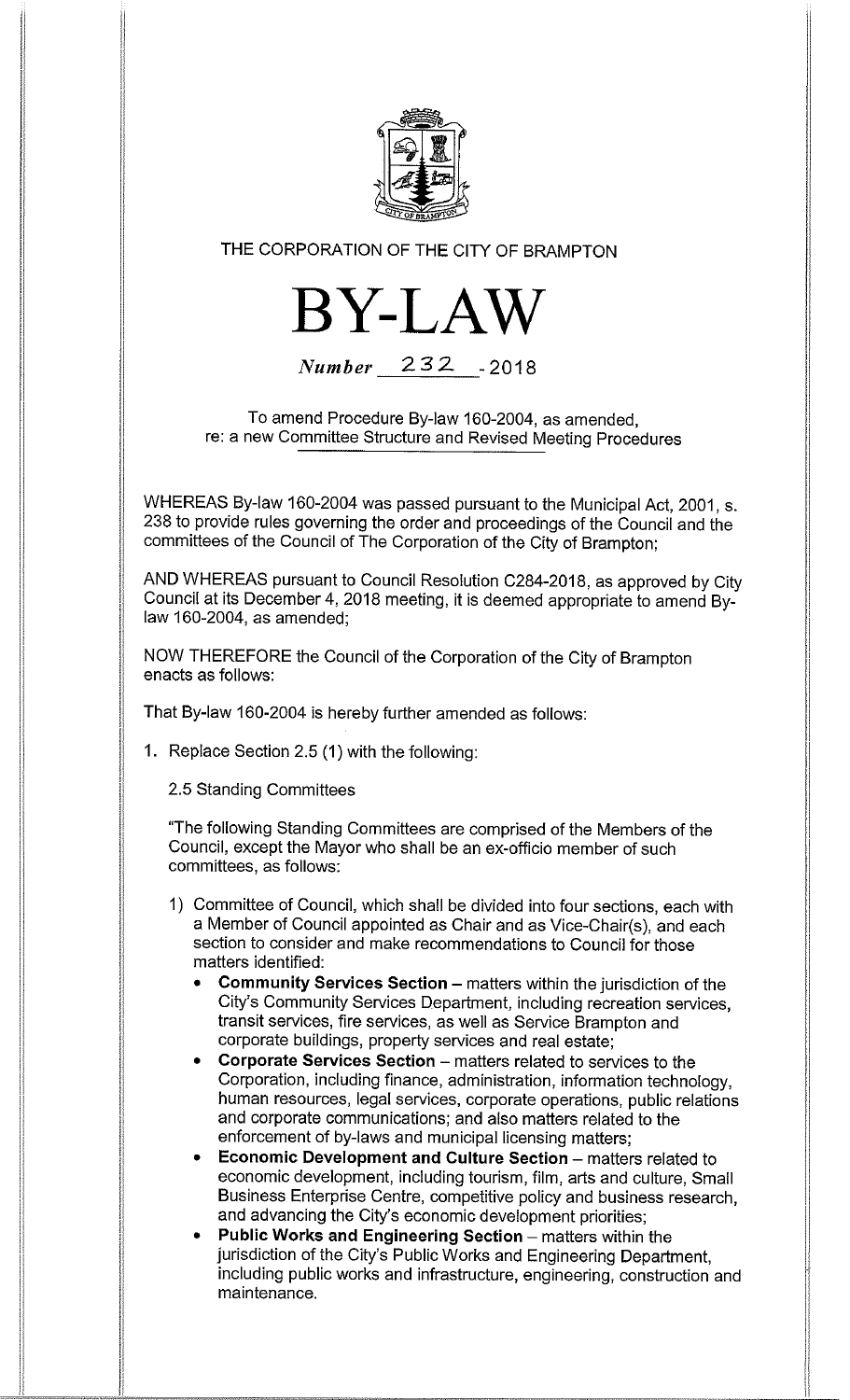The agenda order for the committee sections may be established by Council resolution."

2. Replace Sections 2.12 (1) and (2) with the following:

2.12 Conflicts of Interest

(1) "(a) A member shall declare a conflict of interest in accordance with and subject to the provisions of the Municipal Conflict of Interest Act and • shall, prior to any consideration of the matter at a meeting, disclose the interest and the general nature thereof;

• shall not take part in the discussion of, or vote on any motion in respect of the matter; and

• shall not attempt in any way whether before, during or after the meeting to influence the voting on any such motion.

(b) At a meeting at which a member declares a conflict of interest, as soon as possible afterwards, the member shall file a written statement of the interest and its general nature with the clerk and the clerk shall maintain a registry of written statements for public inspection, in accordance with the Municipal Conflict of Interest Act."

"(2) If the conflict under subsection (1) above is with respect to an item on a closed session agenda, in addition to complying with the requirements of subsection (1) above, the member shall forthwith leave the closed session or that part of the closed session during which the matter is under consideration, subject to the provisions of the Municipal Conflict of Interest Act."

3. Replace portions of Sections 4.1 (1), (2) and (3)(a) with the following:

4.1 Format of Agenda

"1) For each regular meeting of the Council, the Clerk shall have prepared and provided electronically where possible, an agenda with a list of all items to be considered in the following headings:"

"2) For each special meeting of the Council, the Clerk shall have prepared and provided electronically where possible, an agenda with a list of items to be considered in the appropriate headings, but in any case shall include the following in the appropriate order:"

"3) (a) For each regular or special meeting of a committee, the Clerk shall have prepared and provided electronically where possible, an agenda with a list of all items to be considered under such headings as may be established by the Clerk to effectively manage the business to be considered, but in any case, the agenda shall include the following in the appropriate order:"